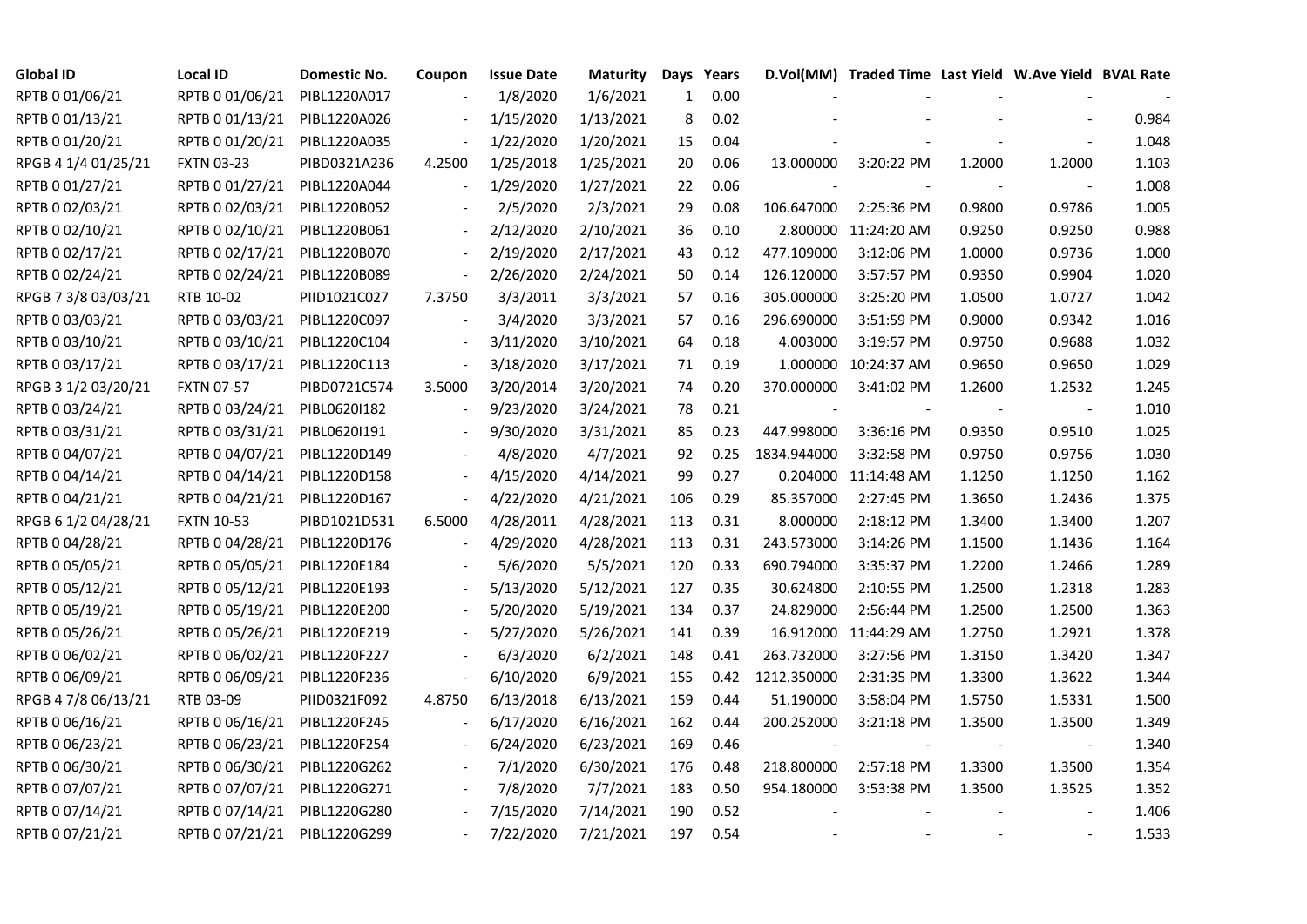| <b>Global ID</b>     | <b>Local ID</b>   | Domestic No. | Coupon                   | <b>Issue Date</b> | <b>Maturity</b> |     | Days Years |             | D.Vol(MM) Traded Time Last Yield W.Ave Yield BVAL Rate |        |                          |       |
|----------------------|-------------------|--------------|--------------------------|-------------------|-----------------|-----|------------|-------------|--------------------------------------------------------|--------|--------------------------|-------|
| RPTB 0 07/28/21      | RPTB 0 07/28/21   | PIBL1220G306 |                          | 7/29/2020         | 7/28/2021       | 204 | 0.56       |             |                                                        |        |                          | 1.431 |
| RPTB 0 08/04/21      | RPTB 0 08/04/21   | PIBL1220H314 |                          | 8/5/2020          | 8/4/2021        | 211 | 0.58       |             |                                                        |        |                          | 1.443 |
| RPTB 0 08/11/21      | RPTB 0 08/11/21   | PIBL1220H323 |                          | 8/12/2020         | 8/11/2021       | 218 | 0.60       |             |                                                        |        |                          | 1.550 |
| RPTB 0 08/18/21      | RPTB 0 08/18/21   | PIBL1220H332 | $\overline{\phantom{a}}$ | 8/19/2020         | 8/18/2021       | 225 | 0.62       |             |                                                        |        |                          | 1.470 |
| RPTB 0 08/25/21      | RPTB 0 08/25/21   | PIBL1220H341 |                          | 8/26/2020         | 8/25/2021       | 232 | 0.64       |             |                                                        |        |                          | 1.533 |
| RPTB 0 09/01/21      | RPTB 0 09/01/21   | PIBL12201359 |                          | 9/2/2020          | 9/1/2021        | 239 | 0.65       |             |                                                        |        |                          | 1.491 |
| RPTB 0 09/08/21      | RPTB 0 09/08/21   | PIBL1220I368 |                          | 9/9/2020          | 9/8/2021        | 246 | 0.67       |             |                                                        |        |                          | 1.504 |
| RPTB 0 09/22/21      | RPTB 0 09/22/21   | PIBL1220I386 |                          | 9/23/2020         | 9/22/2021       | 260 | 0.71       | 6.511000    | 3:19:46 PM                                             | 1.4000 | 1.4064                   | 1.485 |
| RPTB 0 09/29/21      | RPTB 0 09/29/21   | PIBL1220I395 |                          | 9/30/2020         | 9/29/2021       | 267 | 0.73       | 18.964000   | 3:46:59 PM                                             | 1.4250 | 1.4250                   | 1.550 |
| RPTB 0 10/06/21      | RPTB 0 10/06/21   | PIBL1220J401 |                          | 10/7/2020         | 10/6/2021       | 274 | 0.75       |             |                                                        |        |                          | 1.560 |
| RPTB 0 10/13/21      | RPTB 0 10/13/21   | PIBL1220J410 |                          | 10/14/2020        | 10/13/2021      | 281 | 0.77       |             |                                                        |        |                          | 1.566 |
| RPGB 5 3/4 10/20/21  | RTB 10-03         | PIID1021J039 | 5.7500                   | 10/20/2011        | 10/20/2021      | 288 | 0.79       |             | 10.000000 10:15:08 AM                                  | 1.6500 | 1.6500                   | 1.489 |
| RPTB 0 10/20/21      | RPTB 0 10/20/21   | PIBL1220J429 |                          | 10/21/2020        | 10/20/2021      | 288 | 0.79       |             |                                                        |        | $\overline{\phantom{a}}$ | 1.676 |
| RPTB 0 10/27/21      | RPTB 0 10/27/21   | PIBL1220J438 |                          | 10/28/2020        | 10/27/2021      | 295 | 0.81       |             |                                                        |        |                          | 1.586 |
| RPTB 0 11/03/21      | RPTB 0 11/03/21   | PIBL1220K445 |                          | 11/4/2020         | 11/3/2021       | 302 | 0.83       |             |                                                        |        | $\overline{\phantom{a}}$ | 1.608 |
| RPTB 0 11/10/21      | RPTB 0 11/10/21   | PIBL1220K454 |                          | 11/11/2020        | 11/10/2021      | 309 | 0.85       | 981.590000  | 3:11:39 PM                                             | 1.5725 | 1.5657                   | 1.580 |
| RPTB 0 11/17/21      | RPTB 0 11/17/21   | PIBL1220K463 |                          | 11/18/2020        | 11/17/2021      | 316 | 0.87       |             |                                                        |        |                          | 1.642 |
| RPGB 5 3/4 11/24/21  | <b>FXTN 10-55</b> | PIBD1021K551 | 5.7500                   | 11/24/2011        | 11/24/2021      | 323 | 0.88       |             |                                                        |        |                          | 1.520 |
| RPTB 0 11/24/21      | RPTB 0 11/24/21   | PIBL1220K472 |                          | 11/25/2020        | 11/24/2021      | 323 | 0.88       |             |                                                        |        |                          | 1.637 |
| RPTB 0 12/01/21      | RPTB 0 12/01/21   | PIBL1220L480 |                          | 12/2/2020         | 12/1/2021       | 330 | 0.90       |             |                                                        |        | $\blacksquare$           | 1.620 |
| RPTB 0 12/07/21      | RPTB 0 12/07/21   | PIBL1220L499 |                          | 12/9/2020         | 12/7/2021       | 336 | 0.92       |             | 5.000000 11:05:50 AM                                   | 1.5750 | 1.5810                   | 1.615 |
| RPTB 0 12/15/21      | RPTB 0 12/15/21   | PIBL1220L505 |                          | 12/16/2020        | 12/15/2021      | 344 | 0.94       |             | 2.000000 10:21:56 AM                                   | 1.6000 | 1.6000                   | 1.617 |
| RPTB 0 01/05/22      | RPTB 0 01/05/22   | PIBL1221A015 |                          | 1/6/2021          | 1/5/2022        | 365 | 1.00       | 4009.374000 | 3:56:04 PM                                             | 1.5950 | 1.5999                   | 1.599 |
| RPGB 63/8 01/19/22   | <b>FXTN 10-54</b> | PIBD1022G545 | 6.3750                   | 7/19/2011         | 1/19/2022       | 379 | 1.04       | 361.164000  | 2:47:27 PM                                             | 1.6350 | 1.6700                   | 1.637 |
| RPGB 4 01/26/22      | <b>FXTN 05-74</b> | PIBD0522A747 | 4.0000                   | 1/26/2017         | 1/26/2022       | 386 | 1.06       | 320.000000  | 10:11:43 AM                                            | 1.7250 | 1.7250                   | 1.699 |
| RPGB 15 03/14/22     | <b>FXTN 20-02</b> | PIBD2022C021 | 15.0000                  | 3/14/2002         | 3/14/2022       | 433 | 1.19       | 11.000000   | 2:57:49 PM                                             | 1.6000 | 1.6000                   | 1.512 |
| RPGB 4 3/4 07/04/22  | <b>FXTN 03-24</b> | PIBD0322G247 | 4.7500                   | 7/4/2019          | 7/4/2022        | 545 | 1.49       | 344.030000  | 3:17:29 PM                                             | 1.7000 | 1.7007                   | 1.692 |
| RPGB 4 7/8 08/02/22  | <b>FXTN 10-56</b> | PIBD1022H562 | 4.8750                   | 8/2/2012          | 8/2/2022        | 574 | 1.57       |             |                                                        |        |                          | 1.702 |
| RPGB 4 3/4 09/13/22  | <b>FXTN 10-57</b> | PIBD1022I570 | 4.7500                   | 9/13/2012         | 9/13/2022       | 616 | 1.69       |             |                                                        |        |                          | 1.759 |
| RPGB 12 3/4 10/17/22 | <b>FXTN 20-03</b> | PIBD2022J033 | 12.7500                  | 10/17/2002        | 10/17/2022      | 650 | 1.78       |             |                                                        |        |                          | 1.785 |
| RPGB 4 5/8 12/04/22  | RTB 05-11         | PIID0522L114 | 4.6250                   | 12/4/2017         | 12/4/2022       | 698 | 1.91       | 140.880000  | 3:45:13 PM                                             | 1.8400 | 1.8464                   | 1.862 |
| RPGB 4 12/06/22      | <b>FXTN 10-58</b> | PIBD1022L585 | 4.0000                   | 12/6/2012         | 12/6/2022       | 700 | 1.92       |             | 8.300000 11:50:38 AM                                   | 1.8750 | 1.8750                   | 1.961 |
| RPGB 4 3/8 02/11/23  | RTB 03-10         | PIID0323B101 | 4.3750                   | 2/11/2020         | 2/11/2023       | 767 | 2.10       | 1722.500000 | 3:54:54 PM                                             | 1.8600 | 1.8634                   | 1.862 |
| RPGB 13 02/20/23     | <b>FXTN 20-04</b> | PIBD2023B048 | 13.0000                  | 2/20/2003         | 2/20/2023       | 776 | 2.13       |             |                                                        |        |                          | 1.877 |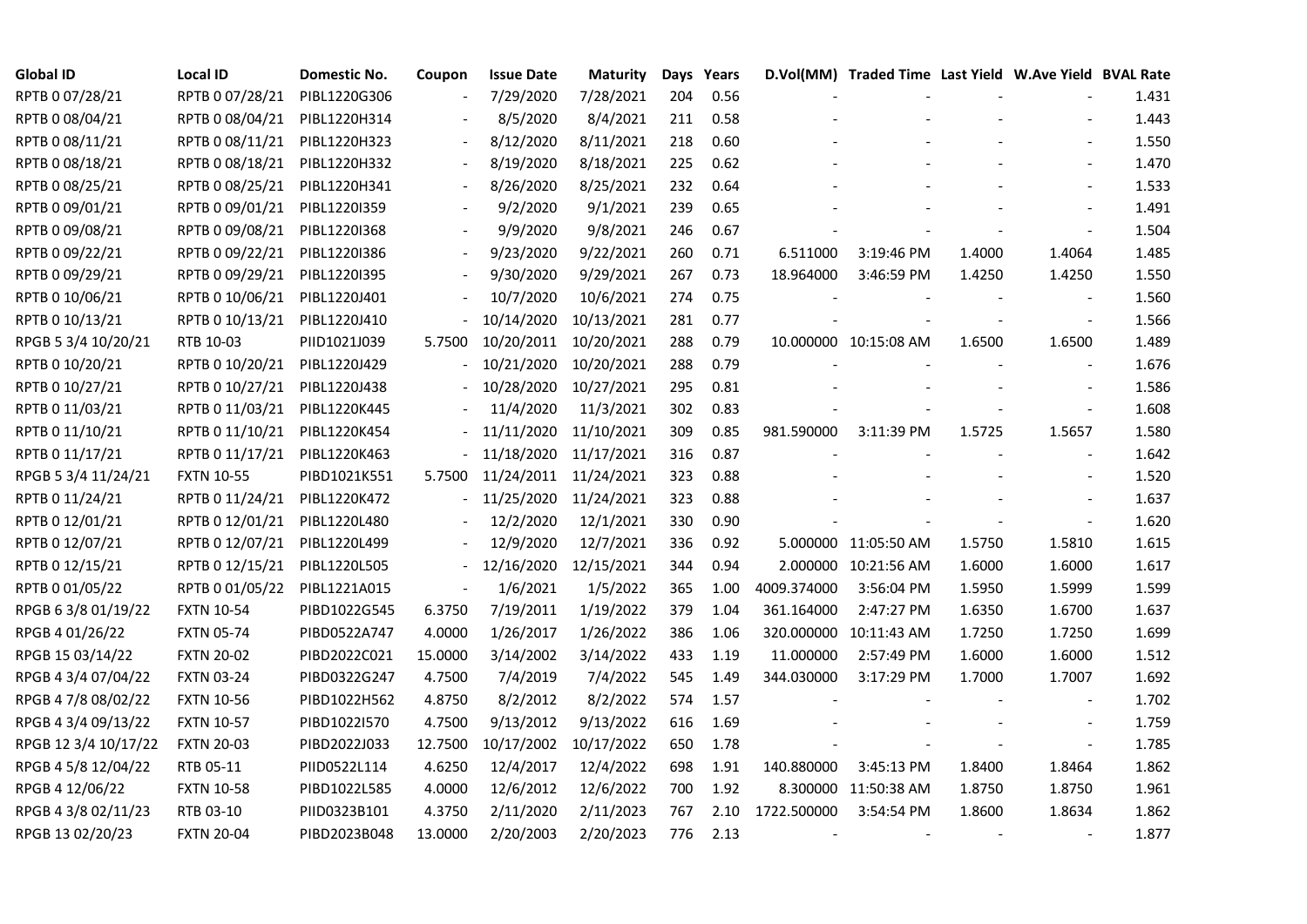| <b>Global ID</b>     | <b>Local ID</b>   | Domestic No. | Coupon  | <b>Issue Date</b> | Maturity              |     | Days Years |             | D.Vol(MM) Traded Time Last Yield W.Ave Yield BVAL Rate |        |                          |       |
|----------------------|-------------------|--------------|---------|-------------------|-----------------------|-----|------------|-------------|--------------------------------------------------------|--------|--------------------------|-------|
| RPGB 5 1/2 03/08/23  | <b>FXTN 05-75</b> | PIBD0523C752 | 5.5000  | 3/8/2018          | 3/8/2023              | 792 | 2.17       | 1294.500000 | 3:15:17 PM                                             | 1.8500 | 1.8711                   | 1.874 |
| RPGB 3 1/2 04/21/23  | <b>FXTN 07-58</b> | PIBD0723D588 | 3.5000  | 4/21/2016         | 4/21/2023             | 836 | 2.29       | 511.120000  | 3:02:12 PM                                             | 1.8700 | 1.8749                   | 1.878 |
| RPGB 11 7/8 05/29/23 | <b>FXTN 20-05</b> | PIBD2023E054 | 11.8750 | 5/29/2003         | 5/29/2023             | 874 | 2.39       |             |                                                        |        | $\overline{\phantom{a}}$ | 1.790 |
| RPGB 3 1/4 08/15/23  | RTB 10-04         | PIID1023H046 | 3.2500  | 8/15/2013         | 8/15/2023             | 952 | 2.61       | 20.870000   | 3:09:28 PM                                             | 1.9000 | 1.9747                   | 1.998 |
| RPGB 2 3/8 09/10/23  | <b>FXTN 03-25</b> | PIBD0323I252 | 2.3750  | 9/10/2020         | 9/10/2023             | 978 | 2.68       | 2806.985000 | 3:45:52 PM                                             | 1.8900 | 1.8884                   | 1.889 |
| RPGB 11 3/8 10/23/23 | <b>FXTN 20-06</b> | PIBD2023J068 | 11.3750 | 10/23/2003        | 10/23/2023 1,021      |     | 2.80       |             |                                                        |        | $\blacksquare$           | 2.039 |
| RPGB 6 1/4 03/12/24  | RTB 05-12         | PIID0524C129 | 6.2500  | 3/12/2019         | 3/12/2024 1,162       |     | 3.18       | 711.400000  | 3:14:57 PM                                             | 1.9300 | 1.9474                   | 1.943 |
| RPGB 4 1/2 04/20/24  | <b>FXTN 07-59</b> | PIBD0724D595 | 4.5000  | 4/20/2017         | 4/20/2024 1,201       |     | 3.29       | 6.650000    | 2:36:35 PM                                             | 2.0500 | 2.0611                   | 2.166 |
| RPGB 12 3/8 06/03/24 | <b>FXTN 20-07</b> | PIBD2024F075 | 12.3750 | 6/3/2004          | 6/3/2024 1,245        |     | 3.41       |             |                                                        |        |                          | 2.179 |
| RPGB 12 7/8 08/05/24 | <b>FXTN 20-08</b> | PIBD2024H086 | 12.8750 | 8/5/2004          | 8/5/2024 1,308        |     | 3.58       |             |                                                        |        |                          | 2.218 |
| RPGB 4 1/8 08/20/24  | <b>FXTN 10-59</b> | PIBD1024H595 | 4.1250  | 8/20/2014         | 8/20/2024 1,323       |     | 3.62       | 0.080000    | 2:26:59 PM                                             | 2.0500 | 2.0500                   | 2.148 |
| RPGB 4 1/4 10/17/24  | <b>FXTN 05-76</b> | PIBD0524J762 | 4.2500  | 10/17/2019        | 10/17/2024 1,381      |     | 3.78       | 29.122000   | 2:47:32 PM                                             | 2.2150 | 2.2294                   | 2.261 |
| RPGB 13 3/4 11/11/24 | <b>FXTN 20-09</b> | PIBD2024K091 | 13.7500 | 11/11/2004        | 11/11/2024 1,406      |     | 3.85       | 105.000000  | 9:33:55 AM                                             | 2.3000 | 2.3000                   | 2.313 |
| RPGB 5 3/4 04/12/25  | <b>FXTN 07-61</b> | PIBD0725D618 | 5.7500  | 4/12/2018         | 4/12/2025 1,558       |     | 4.27       |             | 6.000000 11:51:15 AM                                   | 2.5000 | 2.5000                   | 2.533 |
| RPGB 12 1/8 04/14/25 | <b>FXTN 20-10</b> | PIBD2025D103 | 12.1250 | 4/14/2005         | 4/14/2025 1,560       |     | 4.27       |             |                                                        |        | $\overline{\phantom{a}}$ | 2.362 |
| RPGB 2 5/8 08/12/25  | RTB 05-13         | PIID0525H130 | 2.6250  | 8/12/2020         | 8/12/2025 1,680       |     | 4.60       | 6038.800000 | 3:58:08 PM                                             | 2.5185 | 2.5137                   | 2.511 |
| RPGB 3 5/8 09/09/25  | <b>FXTN 10-60</b> | PIBD10251608 | 3.6250  | 9/9/2015          | 9/9/2025 1,708        |     | 4.68       | 1890.125000 | 3:42:12 PM                                             | 2.5250 | 2.5320                   | 2.520 |
| RPGB 12 1/8 10/20/25 | <b>FXTN 20-11</b> | PIBD2025J116 | 12.1250 | 10/20/2005        | 10/20/2025 1,749      |     | 4.79       |             |                                                        |        | $\overline{\phantom{a}}$ | 2.461 |
| RPGB 18 1/4 11/29/25 | <b>FXTN 25-01</b> | PIBD2525K015 | 18.2500 | 11/29/2000        | 11/29/2025 1,789      |     | 4.90       |             |                                                        |        |                          | 2.481 |
| RPGB 10 1/4 01/19/26 | <b>FXTN 20-12</b> | PIBD2026A122 | 10.2500 | 1/19/2006         | 1/19/2026 1,840       |     | 5.04       |             |                                                        |        | $\overline{\phantom{a}}$ | 2.506 |
| RPGB 6 1/4 02/14/26  | <b>FXTN 07-62</b> | PIBD0726B627 | 6.2500  | 2/14/2019         | 2/14/2026 1,866       |     | 5.11       | 996.930000  | 3:58:52 PM                                             | 2.5405 | 2.5508                   | 2.548 |
| RPGB 3 1/2 09/20/26  | RTB 10-05         | PIID1026I057 | 3.5000  | 9/20/2016         | 9/20/2026 2,084       |     | 5.71       |             | 250.000000 11:30:51 AM                                 | 2.7000 | 2.7000                   | 2.682 |
| RPGB 6 1/4 10/20/26  | RTB 15-01         | PIID1526J019 | 6.2500  | 10/20/2011        | 10/20/2026 2,114      |     | 5.79       |             |                                                        |        |                          | 2.608 |
| RPGB 8 12/07/26      | <b>FXTN 20-13</b> | PIBD2026L139 | 8.0000  | 12/7/2006         | 12/7/2026 2,162       |     | 5.92       |             |                                                        |        |                          | 2.623 |
| RPGB 5 3/8 03/01/27  | RTB 15-02         | PIID1527C023 | 5.3750  | 3/1/2012          | 3/1/2027 2,246        |     | 6.15       |             |                                                        |        | $\blacksquare$           | 2.898 |
| RPGB 4 3/4 05/04/27  | FXTN 10-61        | PIBD1027E617 | 4.7500  | 5/4/2017          | 5/4/2027 2,310        |     | 6.32       | 1050.000000 | 3:44:11 PM                                             | 2.6300 | 2.6319                   | 2.637 |
| RPGB 8 5/8 09/06/27  | <b>FXTN 20-14</b> | PIBD2027I140 | 8.6250  | 9/6/2007          | 9/6/2027 2,435        |     | 6.67       |             |                                                        |        | $\blacksquare$           | 2.693 |
| RPGB 6 1/4 03/22/28  | <b>FXTN 10-63</b> | PIBD1028C635 | 6.2500  | 3/22/2018         | 3/22/2028 2,633       |     | 7.21       | 774.930000  | 3:44:32 PM                                             | 2.6400 | 2.7744                   | 2.708 |
| RPGB 9 1/2 12/04/28  | <b>FXTN 20-15</b> | PIBD2028L151 | 9.5000  | 12/4/2008         | 12/4/2028 2,890       |     | 7.91       |             |                                                        |        | $\blacksquare$           | 2.805 |
| RPGB 67/8 01/10/29   | <b>FXTN 10-64</b> | PIBD1029A644 | 6.8750  | 1/10/2019         | 1/10/2029 2,927       |     | 8.01       | 504.700000  | 3:58:01 PM                                             | 2.7300 | 2.6361                   | 2.634 |
| RPGB 8 3/4 05/27/30  | <b>FXTN 20-16</b> | PIBD2030E166 | 8.7500  | 5/27/2010         | 5/27/2030 3,429       |     | 9.39       | 250.000000  | 9:26:16 AM                                             | 3.0000 | 3.0000                   | 2.999 |
| RPGB 2 7/8 07/09/30  | <b>FXTN 10-65</b> | PIBD1030G655 | 2.8750  | 7/9/2020          | 7/9/2030 3,472        |     | 9.51       |             |                                                        |        | $\overline{\phantom{a}}$ | 2.885 |
| RPGB 12 1/2 07/28/30 | <b>FXTN 25-02</b> | PIBD2530G029 | 12.5000 | 7/28/2005         | 7/28/2030 3,491       |     | 9.56       |             |                                                        |        |                          | 2.923 |
| RPGB 11 1/4 01/26/31 | <b>FXTN 25-03</b> | PIBD2531A032 | 11.2500 | 1/26/2006         | 1/26/2031 3,673 10.06 |     |            |             |                                                        |        |                          | 2.968 |